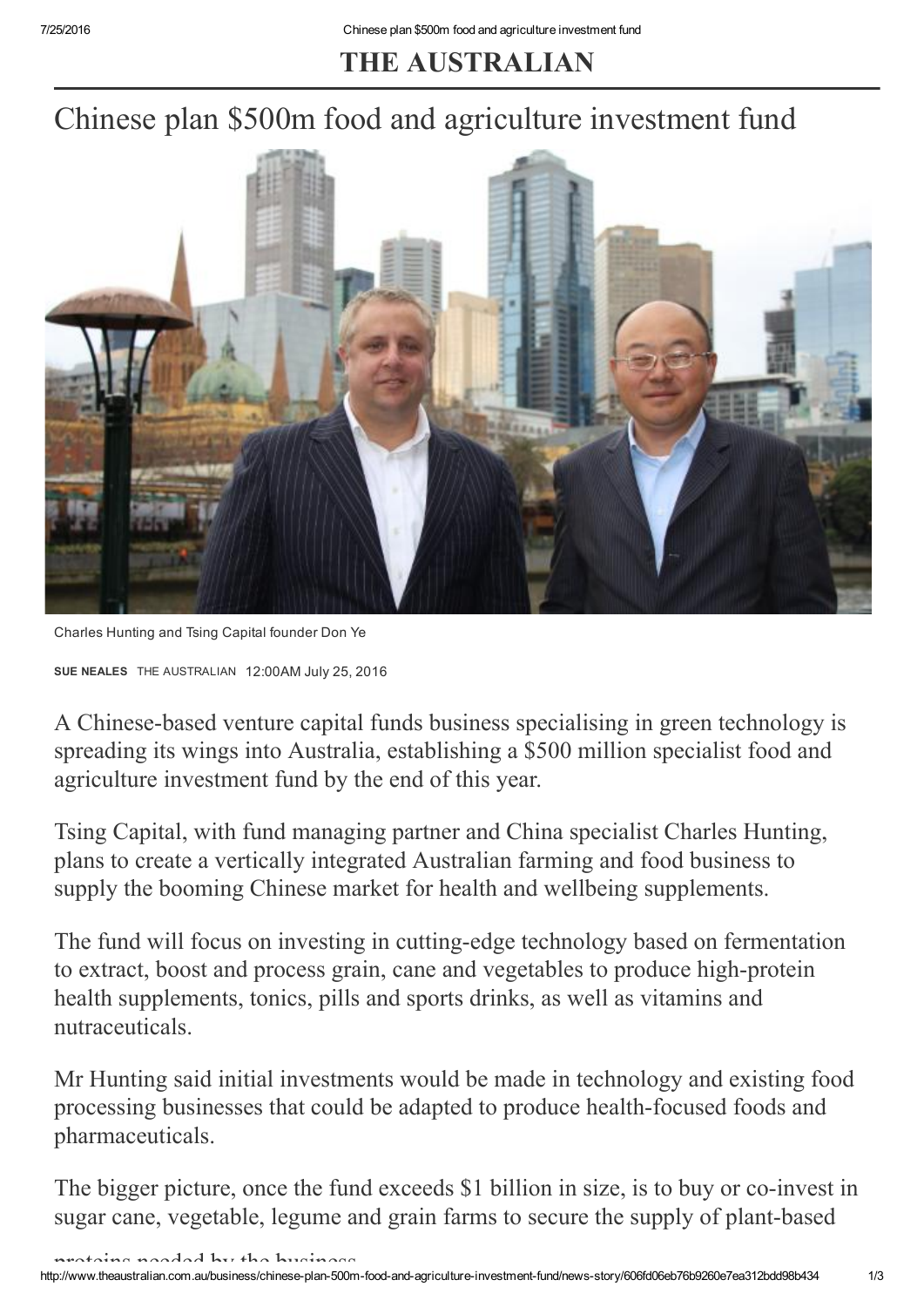Building specialist processing factories in regional towns close to the farms is also part of the vision, with Victoria's Wimmera region near Horsham a key target.

Fermentation and other hi-tech processes using bacteria and potentially algae to enhance the protein content of the plants and seeds crushed — "so one plus one gives you five", explains Hunting — is part of the business's strategic plan.

Mr Hunting envisaged the "wellness" products produced by companies owned by the new fund would be similar to the Blackmores range of supplements and vitamins so sought after in China.

But he said a key difference was that his new company planned to own the supply chain from paddock to Chinese consumer to lock in supply certainty.

"There's a massive shift happening in diet towards designer-tailored food eaten for its health, protein and nutraceutical content," Mr Hunting said.

"We want to make investments all along that supply chain; some will be in technologies and some will be in food processors — and if you own the farm, you have additional value-add."

Integral to the new fund is Tsing Capital and its founder Don Ye, who runs eight funds in the US and China with more than \$US1bn under management, investing in start-up technologies geared towards greater energy efficiency and environmental clean-ups.

Mr Ye, who has won many awards for Tsing Capital fund's triple bottom line focus and "doing well by doing good" investment philosophy, is both investing in the Australian Food Fund and planning to use some of the commercialised technologies developed via his other interests to make the new business more environmentally friendly and efficient.

He said the Australian food processing plants might be run by biomass energy, while converting waste products into commercial compost-based fertilisers is another one of his business arms.

"The fund will have a broad mandate but I am specifically looking at innovation and new technologies in food and agriculture in Australia," Mr Ye said.

"We might buy strategic stakes in existing food companies where we already own or have (clean green or new) technologies to change the way that company works or what it produces — and then scale those businesses up to take advantage of the China market.